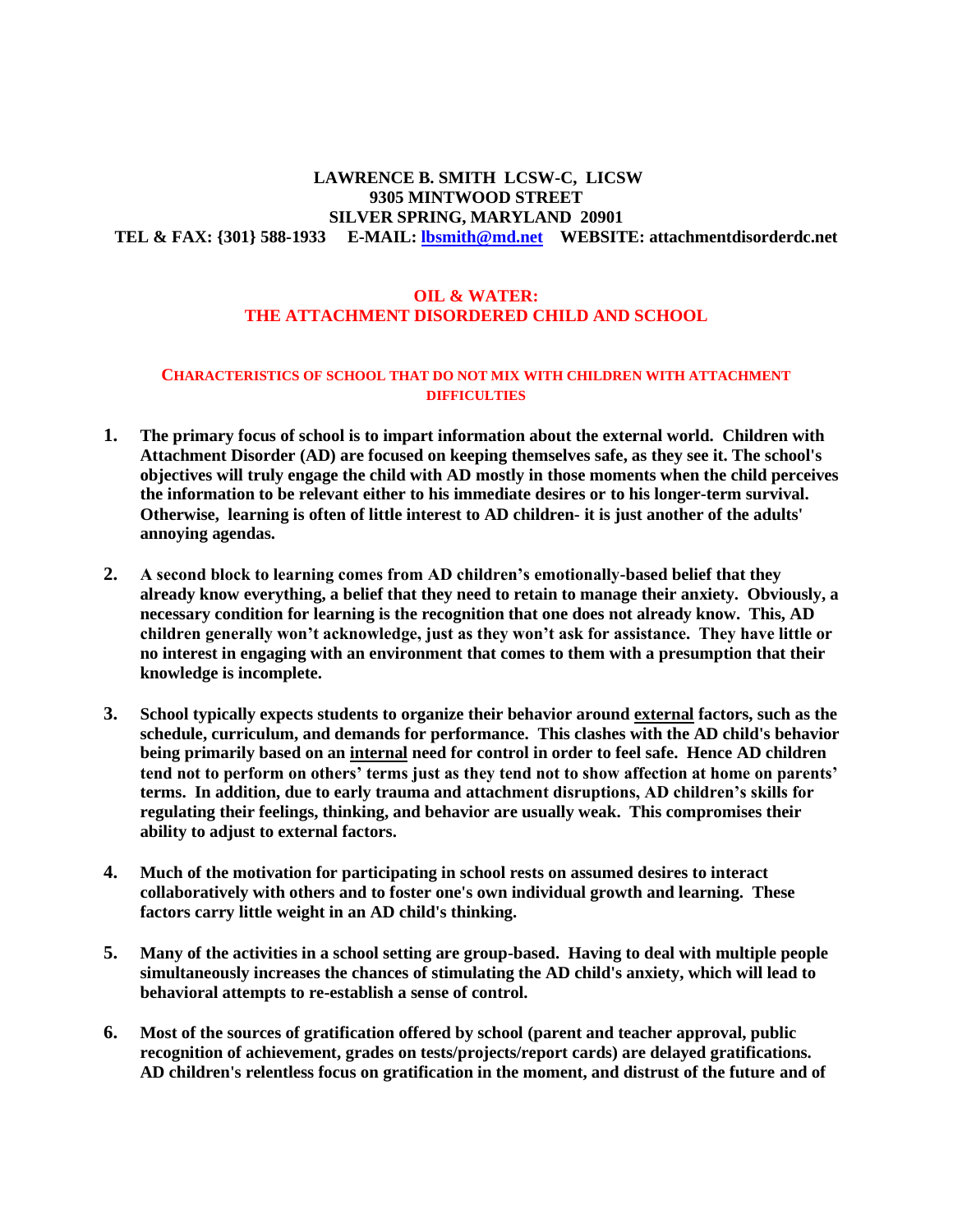**authority figures, leaves these gratifications stripped of most of their appeal, and hence, minimally motivating.**

- **7. Teachers have a dual role: that of dispensers of "educational goodies" (instruction, attention, recognition for effort / achievement, granting of requests, etc.) and that of limit-setters. This dual role will inevitably conflict with the AD child's personal priorities sooner or later. As occurs at home with parents, no matter how many times a teacher has been an ally or support to an AD child in the past, the first time that teacher blocks the AD student's desires, all those past occasions will be forgotten and the teacher will be instantaneously transformed from an ally to a persecutor in the child's eyes. Authority which the AD student sees as unfair, deserves no respect. Now the AD student will feel entitled to be disrespectful to such a "morally bankrupt" authority figure.**
	- ➢ **Because teachers must deal with the numbers presented by a classroom, as opposed to a family, the authority of teachers can appear even more arbitrary and persecutory to AD children than parental authority. When teachers set limits for the greater good of the whole class, this will seem more arbitrary still, as AD children have no concept of "the common good".**
	- ➢ **Understandably, teachers may feel attacked and unappreciated themselves at these moments, particularly given their degree of investment; and because these feelings can run very strong, it can be tempting to react. Reacting, however, will only worsen the situation, for the AD child will see the reaction as "evidence" that the teacher is, in fact, a punitive authority figure out to get the child.**

### **CHARACTERISTICS OF SCHOOL THAT THE AD CHILD "WELCOMES"**

- **1. One of the primary defensive maneuvers that AD children rely on to maintain their psychological safety is that of projection. The many people present in the school context offers the AD child an abundance of targets for their projections. Because of their hypervigilance, AD children are generally quite perceptive of others' vulnerabilities and skillful at striking at those vulnerabilities with their projections. This can make the projections seem very believable to the receiver which can put that person on the defensive.**
- **2. In general, teachers change every year. This provides a model of "short term attachment" which makes minimal to no demands for emotional honesty and intimacy. This circumvents AD children's area of greatest vulnerability thereby avoiding provoking much of the problematic behavior typically seen at home. This can lull educators into seeing the AD child as more functional than is truly the case.**
- **3. SCHOOL / HOME SPLIT: AD children frequently seek to pit school vs. home in the spirit of dividng and conquering the adults. Typically this takes the form of attempting to set the teacher up as a preferred parental figure and may go to the point of asking the teacher to adopt them away from their parents. These approaches can be quite seductive in their presentation and teachers need to be aware of not forming an opinion of the parents based on such interchanges with the child.**

**BEHAVIORS COMMONLY DISPLAYED BY AD CHILDREN IN SCHOOL**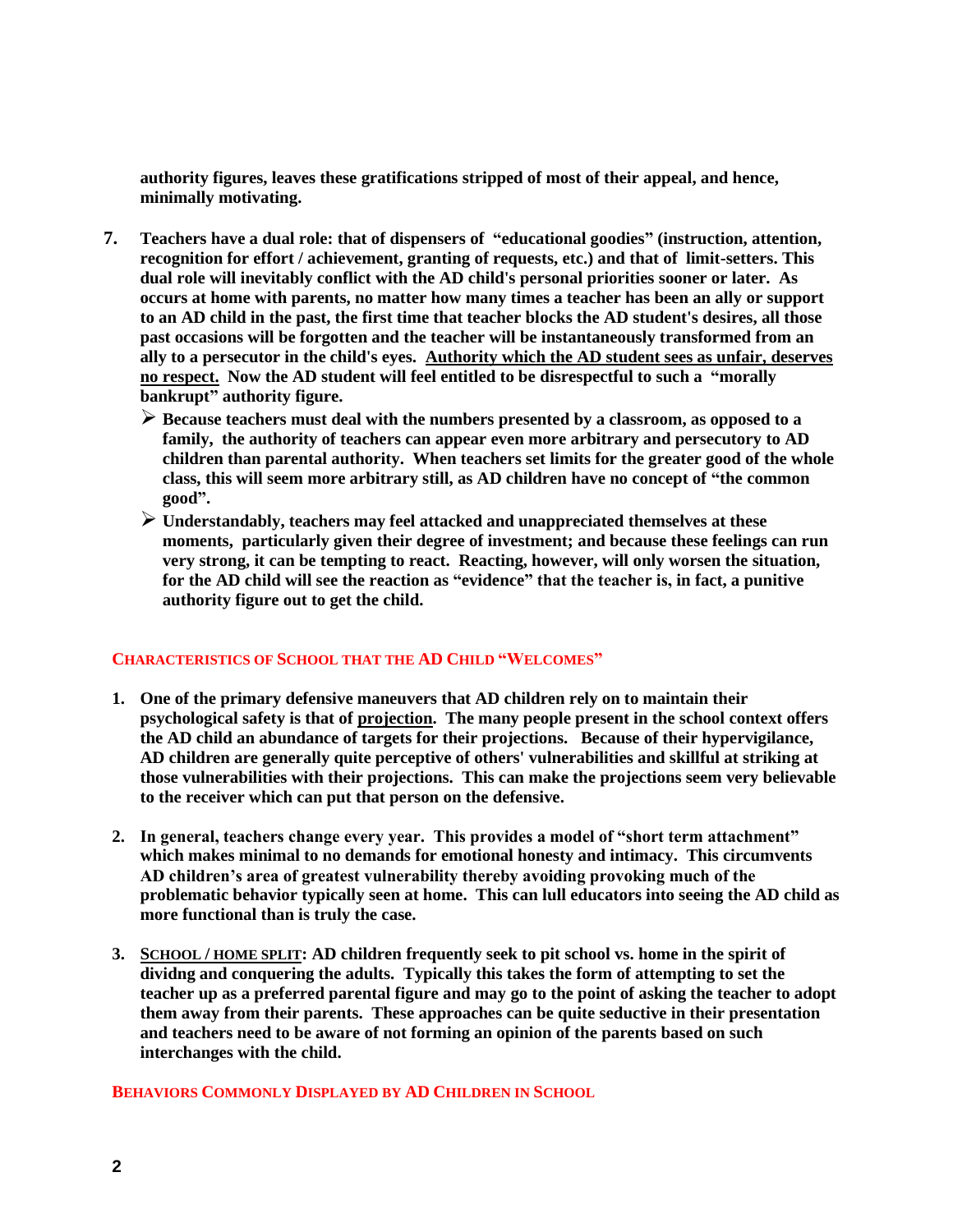- **1. TEMPER TANTRUMS: AD children are quite capable of full-blown temper outbursts at school. Such outbursts can consist of any or all of the following: screaming, shouting, throwing objects, use of obscene language, verbal threats, physical threats, physical aggression, and running out of the classroom and sometimes all the way out of the building. Such extreme outbursts usually indicate that the child's anxiety has escalated, and the outburst is a desperate attempt to ward off the perceived threat. AD children can get to this level of anxiety in as little 1-2 minutes if they perceive a danger of sufficient magnitude.**
- **2. The onset of behavioral difficulties with an AD child in the school setting can be very rapid and often without any seeming apparent trigger. However, there is always a trigger- it just may not be very apparent. It often takes both close observation and thinking on one's feet to figure out some of these triggers. The more a teacher figures out about an AD student's triggers, the more effectively that teacher will be able to preventively minimize or avoid behavioral deterioration.**
- **3. REGRESSIVE BEHAVIORS: AD children can exhibit a wide range of immature behaviors in the classroom, including: use of a babyish voice, crawling around on the floor, curling up under furniture, pretending to be an animal, noisemaking, perseverative verbalizations, speaking nonsensical language, making graphic sexual and / or excretory remarks, giddyish forced laughter, and others. These regressive behaviors usually signal an upsurge of anxiety in the child, and they function both as a way to get away from the anxiety as well as to remove the child from the teacher's immediate control which serves to lessen the child's anxiety. Though these behaviors can appear bizarre, they usually do not mean that the child is psychotic at that moment.**
- **4. NUISANCE BEHAVIORS: These are frequently occurring minor infractions, such as interrupting, noisemaking, or asking excessive questions, that disrupt the simplest of everyday interactions. These nuisance kinds of behaviors serve a dual purpose. First, they serve as ongoing reminders that the AD student is not under the teacher's domain. Secondly, they are "probes" that the AD child sends out into the environment to acquire information about the situation. From others' reactions to these "behavioral probes", AD children begin to piece together who is punitive and who is supportive; who will respond and who will ignore; who has a short fuse and who has a longer fuse, etc. The AD child uses the responses to his probes to figure out how to "work" the adults. When the AD child feels confident that he k nows how to maneuver the teacher, the "honeymoon" will be over.**
- **5. PASSIVE-AGGRESSIVE BEHAVIOR: Like all passive-aggressive behavior, the passive-aggressive behavior of the AD student presents a compliant appearance that packages a defiant spirit. With assignments, it may take the form of doing some parts while leaving others undone or doing some parts correctly and others purposefully incorrectly. The name may be left off the paper or the wrong date used. Problems might be numbered improperly or done out of order. When given a certain number of problems or sentences, the AD student may do more or less than the specified number. When speaking, words may be transposed or omitted so as to distort meaning and confuse listeners. When asked to sit, the AD student may choose to kneel on the chair or slide down into a near prone position. And on and on it can go. Passiveaggressive behavior is designed to allow the AD student to hide in the "appearance of compliance", and then challenge any confrontation by authority as "persecution". This allows**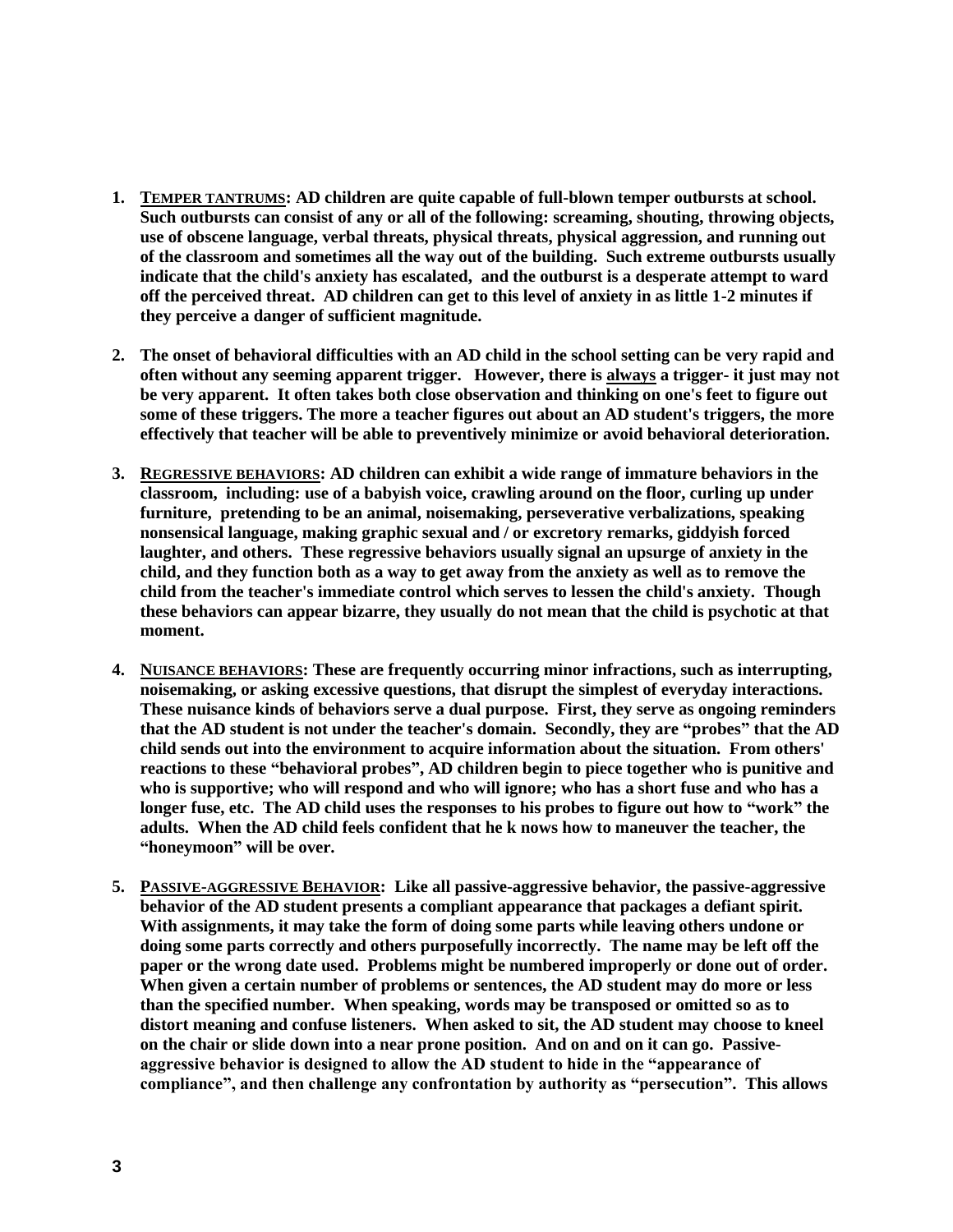**the child to maintain a view of adults as untrustworthy and justifies the child's strivings for control.** 

- **6. PROVOCATIVE BEHAVIORS TOWARDS PEERS: AD children are deliberately provocative towards peers for a variety of reasons. Peers are vulnerable to react, and AD children will see the reaction as proof of their power to control others. Peers will need support and suggestions from adults to learn to minimize their responsiveness to the provocations. Provocative behavior, from an AD child towards peers, is almost impossible to eliminate solely by working with the AD child.**
- **7. TEACHER INSTRUCTION: AD children often accept curriculum instruction from the teacher on an erratic basis. One day, the AD student can be focused, taking in information and on-task. The next day, he may seem completely unworkable, which can appear as "spaciness", "forgetfulness", "distractibility", haphazard work, outright defiance, or complaints of boredom and disinterest. Patterns of task incompletion and completion typically reflect rising and falling levels of anxiety in the AD child. This fluctuating pattern of receptiveness to instruction then, is one more way the AD student seeks to remind the teacher that he doesn't readily submit to outside authority, particularly when anxious.**
- **8. AD children presume to know the teacher's intention in assigning work- it has nothing to do with learning. To the AD child, academic tasks are given out simply as a way to control the child, keep her quiet, and prove to her that the teacher is in charge. Task completion is usually a reflection of how secure or insecure the AD child feels at a given moment. If the child feels confident about her control, then "yielding to the teacher" by doing the task won't be a problem. However, if the AD child isn't feeling so in control, then she is apt to choose to resist the task in order to "defeat the teacher".**
- **9. WORK PRODUCTION: The AD child most often either refuses to do assignments outright or does them in a haphazard, perfunctory manner. Occasionally, these children will apply themselves and often turn in a credible product when they do so. These seeming "lightning bolts" of intelligence, motivation, and effort are generally all too appealing to the adult world of teachers and parents; and that is precisely their purpose. The AD child dangles these moments of production in front of the adults to tantalize them into a game of trying to figure out what to do to get the AD student to perform like this more often. Taking this bait and entering this game is exactly like stepping in quicksand. The more the adults struggle to get the child to perform, the deeper the adults sink into the muck.**

**Understandably, teachers and parents often view the AD child's unpredictable work production, despite having the ability, as pure stubbornness. This is partially correct, but there is more going on than just stubbornness. This is just one more part of the AD child's ongoing need to perceive he is in control to feel safe.**

**The AD child's never completing work on a consistent, longer-term basis serves a self protective function for the child in addition to its maddening impact on the adults. By not turning out enough work so that it can be measured reliably, the AD child cleverly avoids having to confront the disturbing reality that there is ability, knowledge, and power greater than his. In keeping his true ability elusively unmeasurable, the AD child can keep his personal illusion intact that he is the smartest, most knowledgeable person in the classroom. Protecting this perception in school is important for the AD child to maintain his cornerstone belief that others are not smart enough to outmaneuver him, no matter**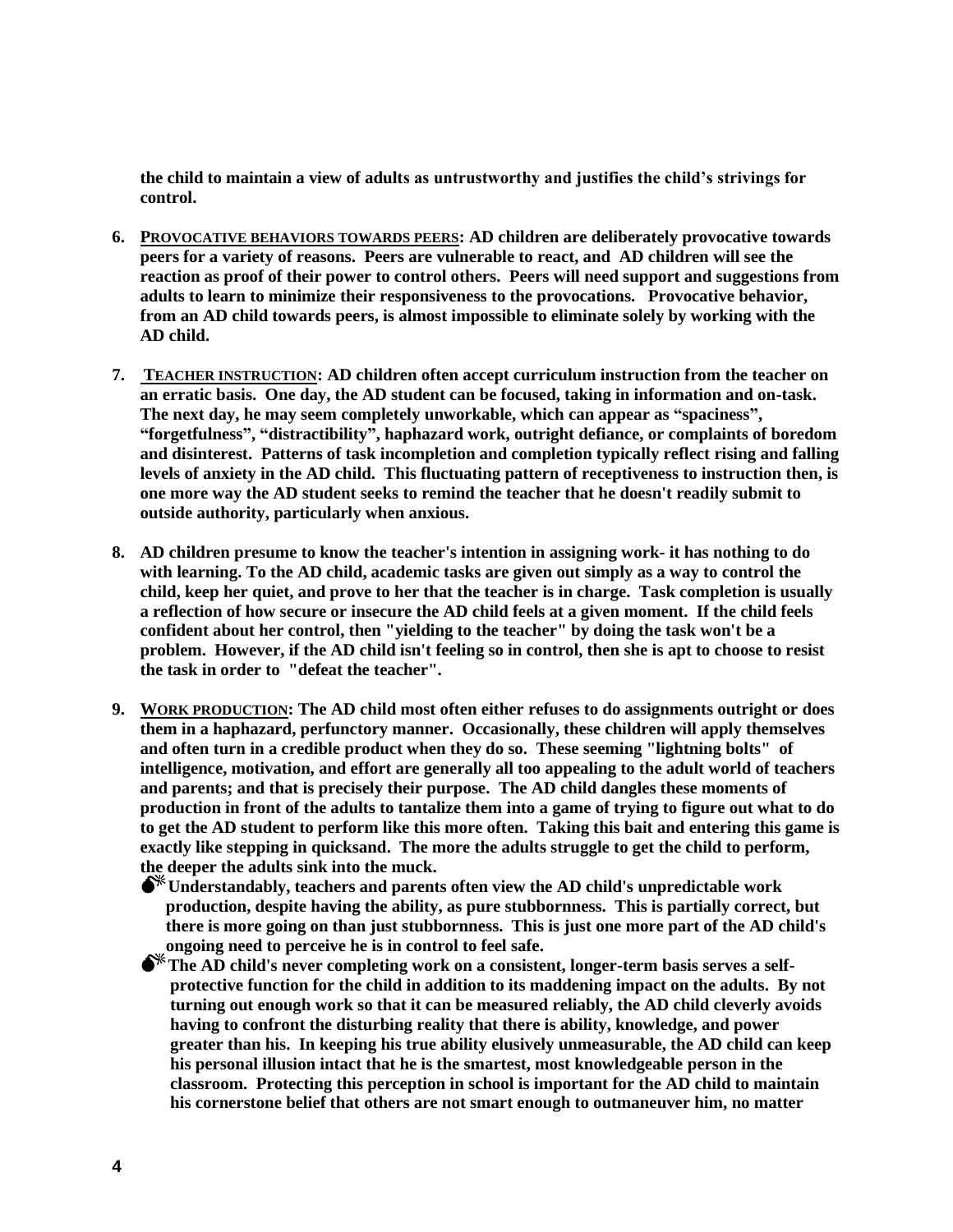**where he is.**

- **10. SUPPORT / PRAISE: AD children commonly have one of three responses to receiving support and/or praise in the school setting: 1} accept the support without any clear overt reaction; 2} reject the support outright, and 3} accept and then denigrate the support. The AD student will recycle these three responses in an unpredictable sequence that defies any pattern. The teacher is left in the uncomfortable position of never knowing what will come back should support / praise be offered. Meanwhile, the child strategically creates the appearance of being immune to praise and support which is yet one more aspect of retaining control.** 
	- **AD children rarely, if ever, express any gratitude for offers of support, as gratitude implies dependence and dependence is seen as dangerous by the AD child. Knowing this up front can be a buffer for teachers against feeling unappreciated and resentful when their extra efforts go unrecognized by the child.**

### **INTERVENTIONS: WHAT IS LESS LIKELY TO WORK**

- **1. PROBLEM SOLVING: Traditional problem solving questions such as: What happened? What was your part in it? What could you have done differently? AD children will learn to spin off the "desired answers", but they will be meaningless answers.**
- **2. PRAISE: Vague praise, such as "you are handling things well today" is generally sen by the AD child as a manipulative control strategy on the adult's part. In addition, overt praise for expected basic behavior such as sitting in one's desk is likely to provoke an oppositional appearance of the undesired behavior.**
- **3. CONVENTIONAL BEHAVIOR MANAGEMENT PLANS / LEVEL SYSTEMS: Such plans are based on consistency, and this consistency makes these plans easy targets for the strategic thinking of an AD child. AD children will see a behavior management plan, not as a way to change behavior per se, but as one more thing to learn "how to work" for their own purposes. Their movements up and down the levels and earning (or not) of rewards has all to do with their individual purpose at the time and typically little to do with a success / failure motivation or earning adult approval. AD children may even use behavior management systems as bait to draw the adults into unproductive discussions about how to sustain progress. The end result can be that it is the teacher's behavior, rather than the child's, that ends up getting "managed".**
- **4. ZERO TOLERANCE: Consistent zero tolerance stances run a high risk of dragging the teacher into a cycle of escalating misbehavior followed by increasingly severe consequences. Zero tolerance does not allow the teacher sufficient creative flexibility to approach the AD child in a more unpredictable way that can circumvent an emotional escalation.**
- **5. NEGATIVE REPORTS ABOUT PARENTS: Believing tales about horrendous treatment at home by parents and offering "compensatory" support and sympathy to the child for the perceived mistreatment is, in the case of an AD child, about the worst possible thing an educational**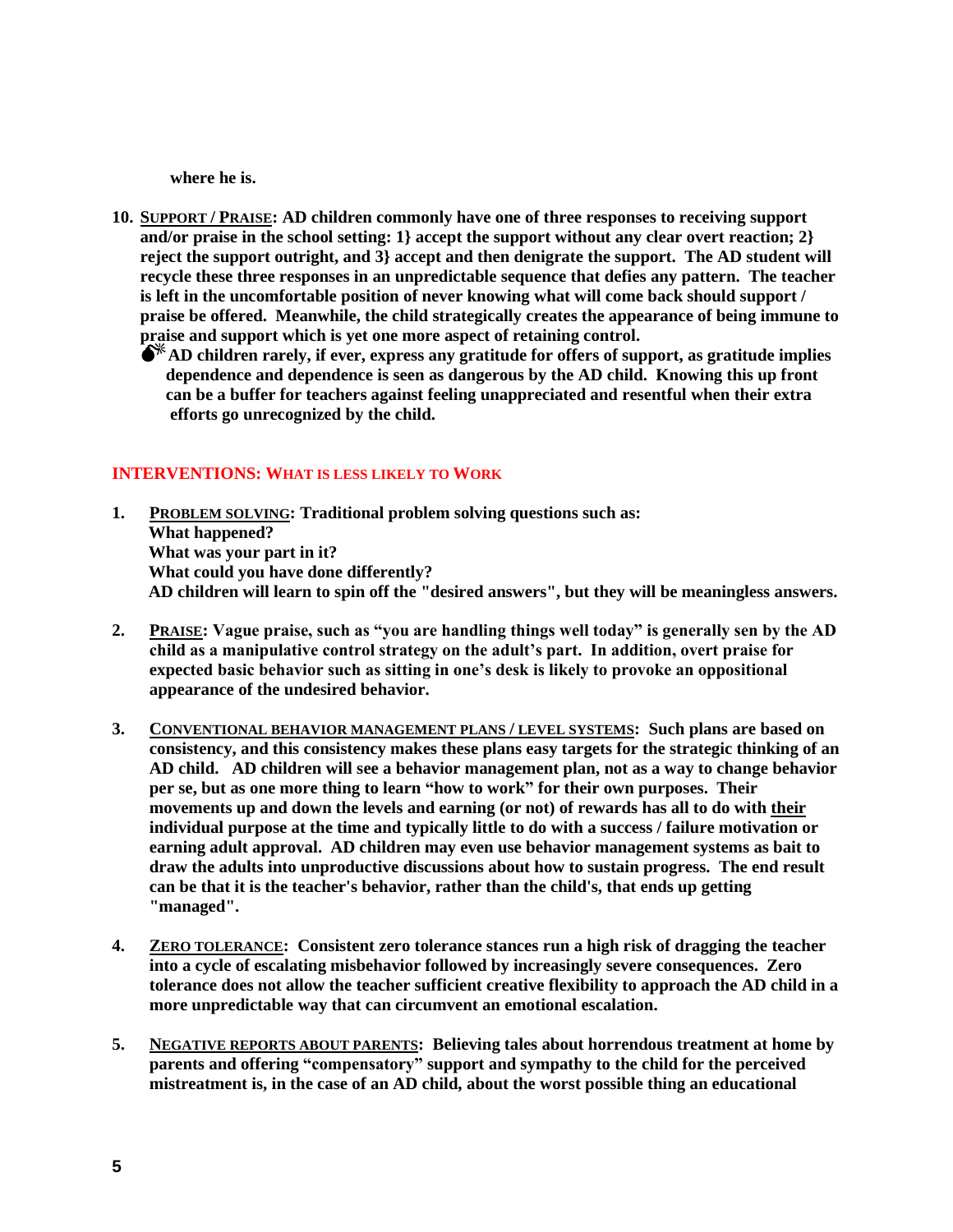**professional could do. Teachers then become "unholy allies" in the AD children's emotional struggle with their parents.**

- **6. "REASONABLE"CONVERSATIONS: Challenging the AD child's perspective with "objective evidence" in order to persuade her that her thinking is somehow incorrect tends to be futile. This approach assumes that the teacher and child share a common view of "reality"- not true. The teacher's view will make little or no sense to the AD child. In fact, the AD child is apt to see a reasonable approach as a manipulative attempt on the teacher's part to set the child up in some way.**
- **7. Setting the parents up to be the "heavies" by leaving it to parents and home to impose consequences for school infractions or work not done only inflames conflict at home which will eventually reverberate at school.**
- **8. TEACHERS' FEELINGS: Taking AD children's behavior or statements as personally offending reinforces the child's unhelpful sense of being able to control the emotions of the adults. It is only about "you the teacher" in the sense that you are the authority figure present in the situation. It is really not about "you the professional or you the person" though it can feel very much that way. This is because AD children are unusually skilled at discovering adults' tender spots and focusing there. So, this takes some practice to learn not to react in an unhelpful emotional manner.**
- **9. Don't look for THE answer. There is no "The Answer". "The answer" leads to doing the same thing the same way every time. An AD child's problems will flourish with such an approach.**

## **INTERVENTIONS: WHAT IS MORE LIKELY TO WORK**

- **1. FAIRNESS: Defining fairness as meaning all students will be treated the same in the classroom, is a serious mistake strategically, not only with AD children, but in general. The AD child will learn to use such an application of the fairness principle to generate tales of unfair treatment which all too often, starts to divide the adults. It is much more effective to define fair treatment as meaning that everyone is treated according to what they need, and thus, comparisons between students are irrelevant. This allows the teacher the creative freedom to respond to the AD child (and others) in a truly individualized way.**
- **2. UNPREDICTABILITY: A degree of intentional unpredictability on the teacher's part is very useful in navigating around the AD child's vast array of avoidance maneuvers. An adult that is entirely consistent is an adult an AD child can predict, and an adult an AD child can predict is an adult an AD child will "work".**
- **3. EYE CONTACT: AD children tend to be eye-contact avoidant. Eye contact is a key nonverbal component of developing interpersonal trust and AD children's avoidance of it helps to perpetuate their mistrust. Thus, it is important to encourage eye contact when speaking with them, and moreso than the average student. Some flexibility here on the teacher's part is important as an absolute demand for eye contact in all instances will only degenerate into a**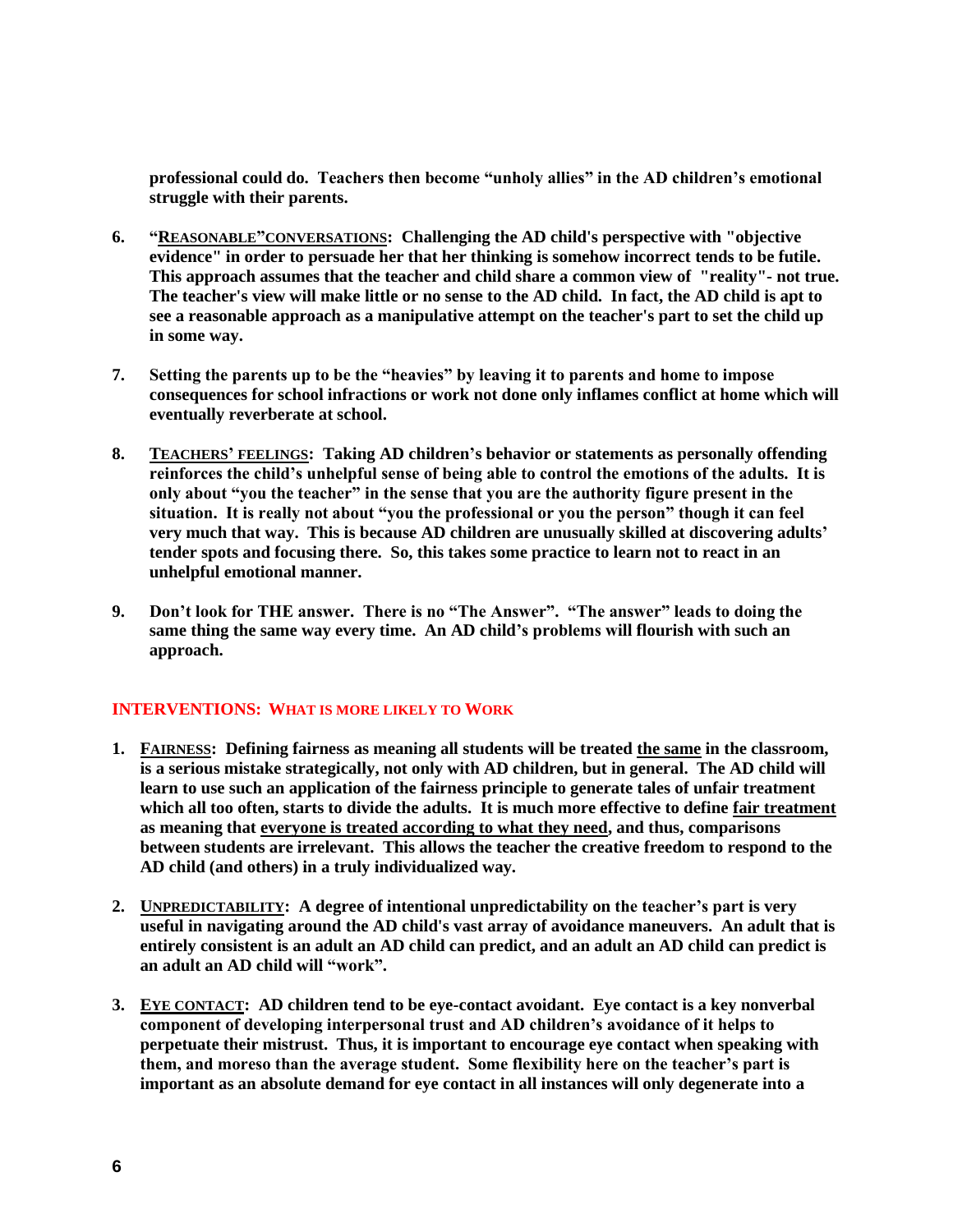**power struggle that the teacher cannot win. Repeated prompts on an intermittent basis and expressed appreciation when the student gives eye contact is the optimal balance.**

- **4. REWARDS: Make some rewards absolute and not contingent on anything. This effectively subverts AD children's strong tendency to sabotage themselves and thereby prove to the adults that they can't "make them succeed". {Example: AD child participates in a "Fun Friday" activity regardless of their behavior, barring any safety concerns}. This approach puts the child's succeeding under the complete control of the teacher.**
- **5. CHOICE: Teaching the concept of choice. Choice is an idea that is often absent in AD children's thinking. It is not simply that they refuse to accept responsibility- the idea of people making choices and having responsibility literally makes no sense to AD children. They need to have it pointed out to them, matter-of-factly, over and over, that they are making choices all the time. Then connect their behavior on an ongoing basis, as products of their underlying choices, for better or worse. This helps to block the predominant pattern of AD students to attribute all of their behavior to external factors. When choices are in the poor category, avoid the temptation to encourage better choices in the future. This is quicksand. The teacher cannot elicit improved choices the child does not wish to make. Simply continue to hold the student accountable for the choices she does make, good and bad.**
- **6. OMNISCIENCE: Like the concept of choice, challenging the AD child's belief in his omniscient knowledge will require many repetitions to achieve results. This belief needs to be challenged at school, at home, and in therapy. These challenges need to be gentle and not heavy-handed, for there is much anxiety held in check by this belief. At school, such challenges should occur in contexts of semi-privacy and not in the middle of the classroom. Such challenges can take the form of wondering whether the child himself really believes he knows everything vs. directly telling him that he doesn't. That will only generate defensiveness.**
- **7. RULES: Approach AD children with a matter-of-fact, firm, no nonsense, but not hostile, tone of voice. Directions should be phrased as directions, and not as questions (Example: "Do…" vs. "Would you…"). In addition, directions, as well as classroom guidelines, should be stated in proactive, concrete behavioral language vs. vaguer, catch-all phrases like "relax" or "settle down" or negative directions like "Don't…" or "Stop…". Rules need to be stated proactively because the unconscious mind does not process negatives. Negatively stated rules actually increase subconscious focus on the behavior being prohibited. This increases the future probability that the undesirable behavior will reoccur. Rules need to be communicated with the expectation that they will be learned and followed. This is best conveyed with a matter-offact tone of voice that is free of any emotional edge. (Example: "Have a seat at your desk and finish your math." Thanking the child in advance for his cooperation can improve compliance. The interaction should be broken off after the teacher expresses gratitude for expected compliance. In addition, establish the ground rule, ahead of time and always in effect, that the AD child needs to ask what the rules might be for anything that has never been discussed before. This removes avoidance efforts, by way of ignorance, from the AD child's repertoire. Teachers are also well advised to be skeptical of the AD student's plea of not knowing or having forgotten a rule that has been previously defined. Most such pleas fall into a category of being strategically "dumb on purpose" for purposes of avoiding personal responsibility. In such instances, rather than excuse the student from the rule (usually a significant mistake), it is**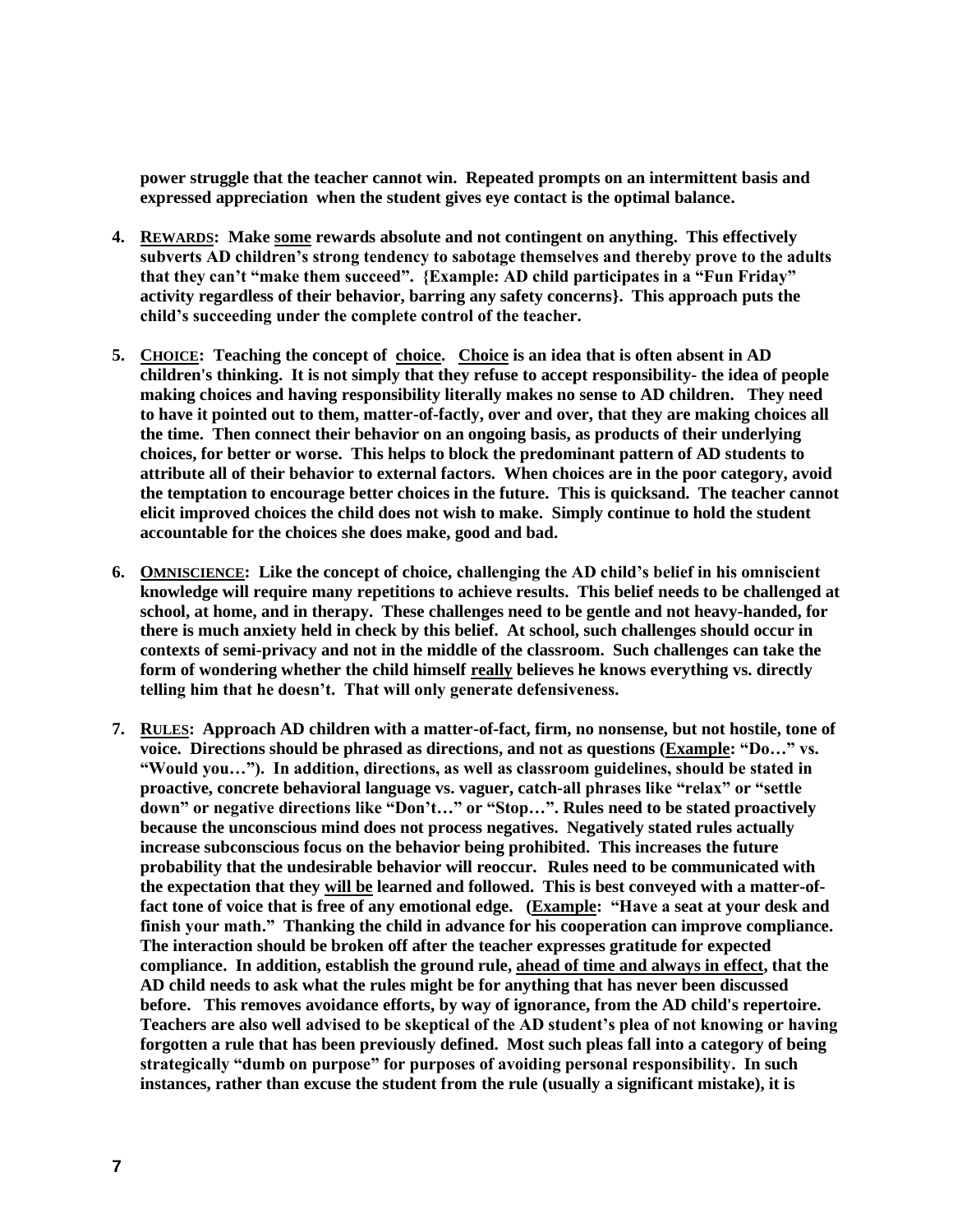**preferable to suggest to the student, without sarcasm, that she learn to listen and remember better in the future. That leaves the responsibility for change square in the student's lap.** 

- **8. CONSEQUENCES: While it is generally true from a behavior management perspective, that consequences should be imposed when inappropriate behavior first appears, it is essential for AD children if they are to develop any trust in the teacher. AD children will not come to trust any adult they can effectively navigate around; and in the absence of trust, AD children will not perform academically with any reliability. Multiple warnings, negotiated bargains, motivational pep talks etc. are usually viewed by the AD student as opportunities to turn an inch into a foot if not a mile, thereby erasing the possibility of developing the trust necessary for educational success. However, AD children are also very prone to perceiving discipline as intentional humiliation by the teacher. This generates shame and anger which obviously sabotages compliance. The teacher defensively clarifying his intentions will not help. Instead, acknowledge that receiving the consequence will be difficult for the student and might trigger anger. Nonetheless the teacher has faith in the student's ability to handle the consequence and expects the student to honor it.**
- **9. APPRECIATION / PRAISE: After an AD child makes a cooperative choice, appreciation is often a better response than praise. Appreciation puts teacher and child on the same level for that interaction. Praise, on the other hand, can suggest that the one offering the praise (teacher) is the more powerful one, and therefore able to pass judgment on the less powerful one (student). Praise is, after all, every bit as much a judgment as is criticism. Praise can run the risk of the student feeling the teacher is rubbing his face in "the teacher having won". This can generate resentment which may undo the cooperative decision right then, or may fuel oppositional behavior in the future. Appreciation can avoid those risks and can strengthen the teacher-child relationship. Linking the appreciation to the specific behavior that is its focus is preferable to a generic expression of appreciation.**
- **10. ASSISTANCE: Never offer an AD child help or advice without first asking the child if she wants it. This question forces the AD child to take some responsibility for stating what she wants in order to get it- this is priceless practice. Additionally, it helps teachers avoid the frustration of offering assistance only to have it rejected out-of-hand because the child wasn't interested in solving the problem in the first place. If the child says she does not want advice or assistance, do not offer it anyway. Just drop the subject and move on. This holds the child accountable for her negative answer. When the child gives teachers orders, as AD children may do, politely inform her that you did not ask for her advice and when you do want it, you will be sure to ask ahead of time. This can work better than reprimanding the child for being rude or disrespectful.**
- **11. TEACHERS AND PARENTS: Teachers should follow the parents' lead in matters of behavior management. Parents will almost always have seen behavior far in excess of anything the school will ever see. This gives parents irreplaceable experiential knowledge about working with their child's behavior. The school needs to partner seamlessly with home and parents in order to undercut the AD child's considerable strategic wilyness. However, school and home should be kept separate in some matters. Incidents at school should be handled at school and not referred to the parents to provide consequences at home in the evening unless this is part of a collaborative plan arrived at beforehand. In general, parents SHOULD NOT be expected to be initimately involved with nightly homework and should not be pressured about undone**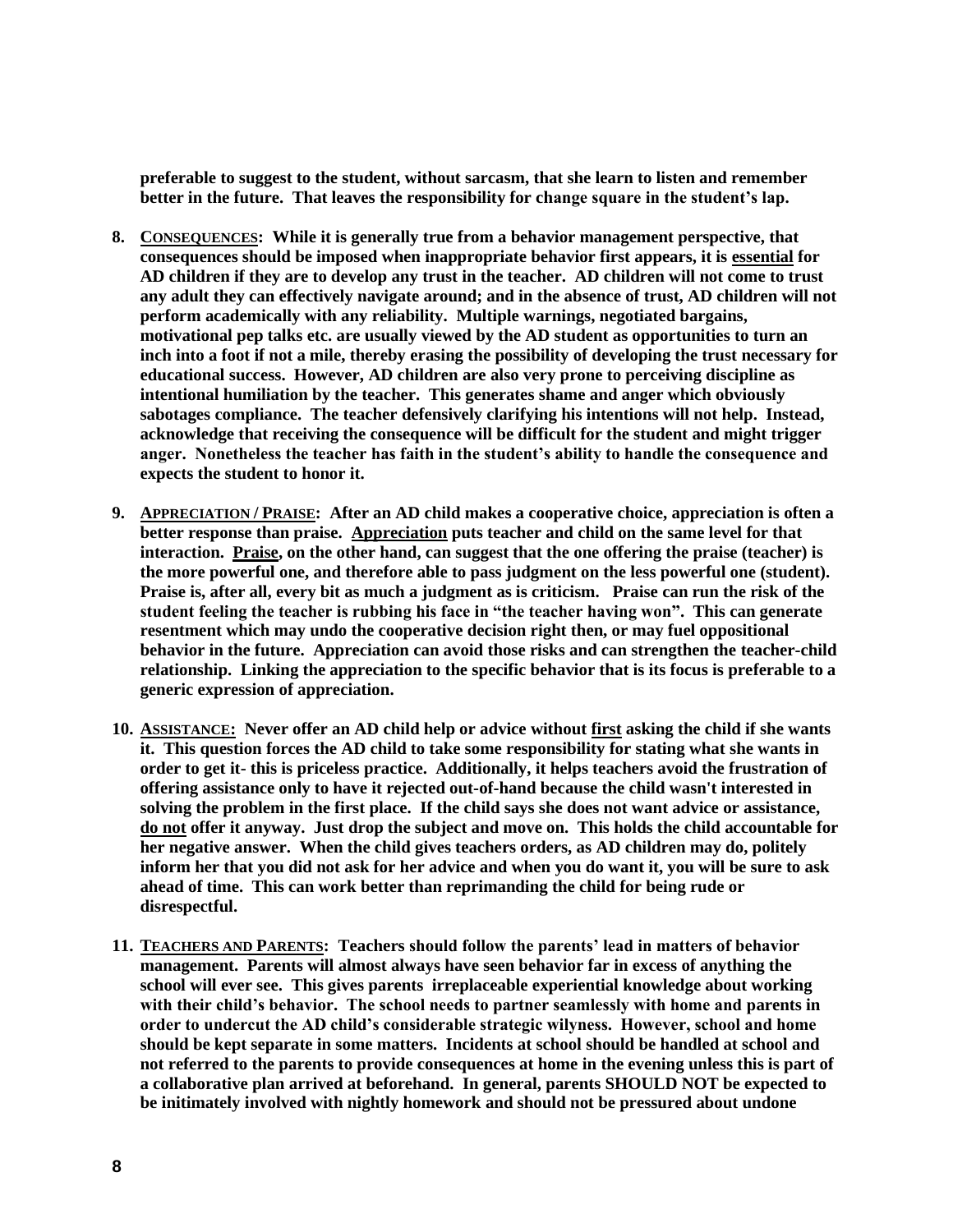**homework. That only takes the responsibility off the child, and when that occurs, AD children are likely to use "homework" as a stage to play out their attachment related conflicts and everyone loses.** 

- **12. MOTHERS: Mothers are generally the primary targets of an attachment disordered child's fear distrust, and rage, a fear and rage most teachers will never experience. A supportive teacher, to a mother, is a resource precious beyond words.**
- **13. TRIANGULATION: This is probably the most destructive hazard that teachers encounter with AD children. AD children are reliably on the lookout for other adults to playoff against their parents so as to make their parents look deficient in some way. Teachers are a favorite choice. AD students often present their optimal side at school, a side the parents rarely see at home. On the other hand, when the parents describe home behavior that the teacher has likely never seen, teachers are often incredulous. It is tempting, on the surface, to ascribe the difference to faulty parenting. With AD children, that conclusion is almost always incorrect. With the adoption of this perspective, the teacher steps onto the Rescue Triangle. This is a dynamic that commonly occurs in human relationships, and it is always destructive. The Rescue Triangle has three participants. One is in the role of "victim", one is in the role of "perpetrator", and the third person arrives as the "rescuer". This is the role the teacher plays. In attempting to "resuce" the child, the teacher unwittingly joins with the child as a co-perpetrator to victimize the parents. Now the initial roles have shifted. The child has gone from victim to perpetrator, the parents from perpetrator to victim, and the teacher from resucer to perpetrator. This is the nature of a Resuce Triangle. The roles are always shifting over time. Nothing really changes. No healing happens. No one learns anything. It is essential for teachers to learn to recognize the invitation to enter a Resuce Triangle and decline it. What would be much more helpful for the child would be to ask how it is that the child's behavior is so different at home vs. school and even to suggest that the parents, teacher, and child all sit down to discuss this difference. This sends a message that the teacher won't allow the child to play "victim" and divide the adults. Of course, in denying the AD child the role of "victim", the teacher will likely become a "perpetrator" in the child's eyes. But this is the nature of the game at hand- any adult who refuses to support the child in the victim role, becomes a perpetrator by virtue of their refusal. This is part of the box the parents are in. This game can only be broken up by the adults not blaming each other, but supporting each other in exploring the AD child's choice to be so very different with different adults.**
- **14. Use of the word "trick" to describe AD children's strategic behavior works better than the more loaded words like manipulative, lying, etc.**
- **15. TASK COMPLETION: AD children's erratic task performance can be very frustrating for teachers. It is important (and a bit heretical from an educational perspective) for the teacher to be less invested in the AD child's academic success than the child is. It is best to emphasize the child's accountability for better and worse choices regarding work and behavior and the results related to each. Describe how the results flow from the AD student's choices so it is clear he is the creator of his own discomfort and not someone else's victim. One-liners can be useful here. This approach can leave any anxiety with the student, where it may be helpful, rather than with the teacher which will benefit no one.**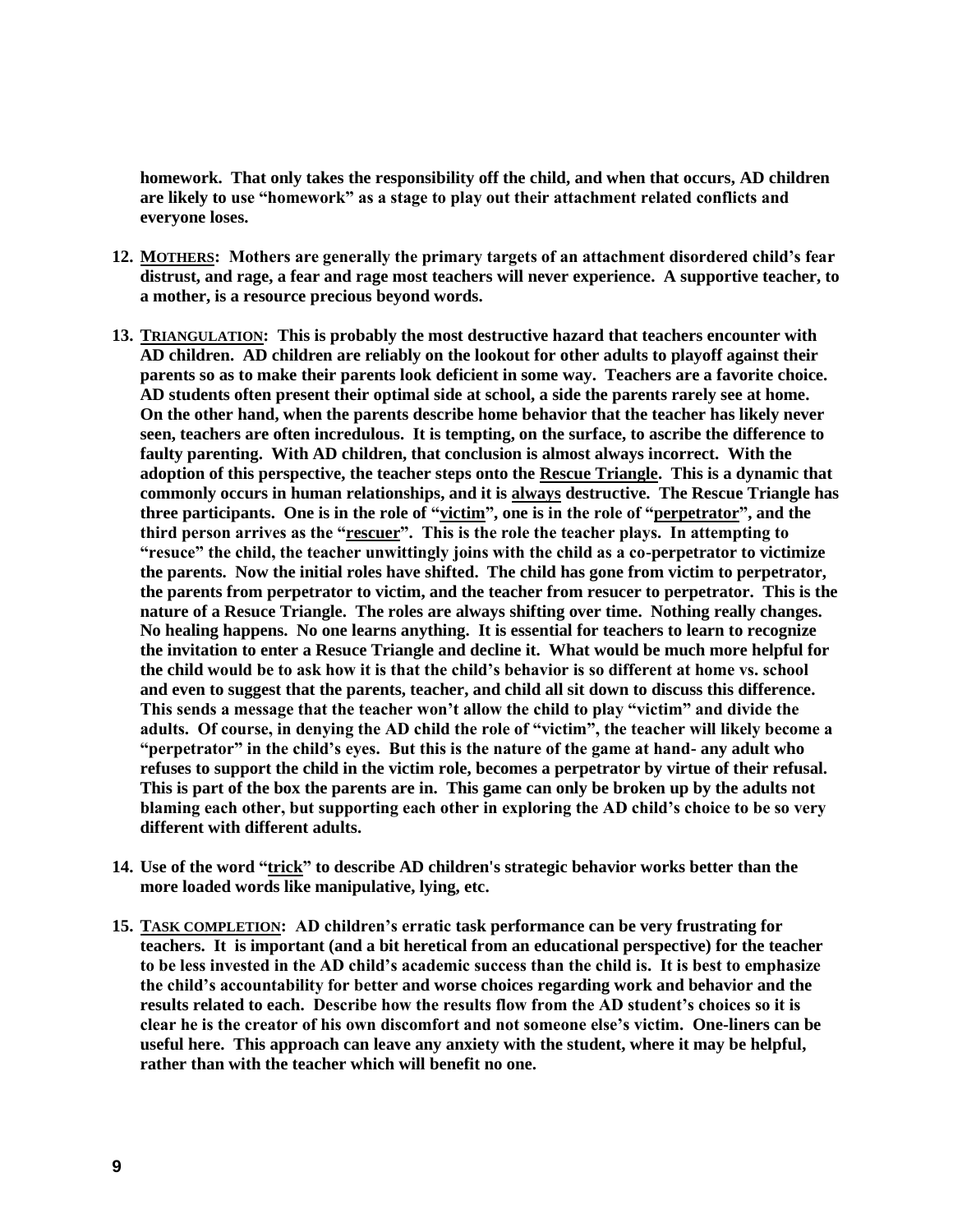- **16. NONVERBAL BEHAVIOR: Become a good observer of AD children's nonverbal responses {facial expressions, body position and movements, eyes, voice tone, etc}. These are the most accurate signs of what is going on inside the child. If you listen only to what AD children say, you will go in circles repeatedly.**
- **17. PASSIVE-AGGRESSIVE BEHAVIOR: Initially, teachers need to learn to recognize these behaviors as intentional and not "accidents" or "innocent mistakes" or "forgetfulness" or "sincere attempts at compliance". The biggest mistake here is then to brook a conversation designed to unmask the defiance underneath the superficial compliance. This will quickly become a "tar baby conversation". With partially or incorrectly completed tasks, recognize that which has been done and add a reminder that the expectation is completion without specifying what remains to be completed. AD students know. With behavior, the teacher can choose ignoring or the imposition of consequences, depending upon the form of the passive-aggressive misbehavior. No explanation required- AD students know what they are doing.**
- **18. Act as an historian for the AD child. As AD children live in the moment and lack a sequential, linear sense of time, they need adults to remind them of past events and choices the children have made that have led to a successful result. This supports the child's coping skills in the present. This role of historian can be particularly useful in helping the AD child bridge the delay in time between completing academic work and later recognition for the effort. The teacher can again remind the AD student of having waited in the past for approval that was enjoyed. Additionally, the capacity to wait can be defined as something that makes people stronger as this may well appeal the AD child's intrinsic valuing of strength as a means of selfprotection.**
- **19. TEACHER ABSENCES: Because of their histories of broken attachments, AD children tend to perceive separations as abandomment. Teacher absences, particularly extended ones, are apt to be seen this way. Anxiety and anger are the emotional results. The behavioral outcomes are likely to be experienced by the substitute teacher whom the AD student may well view as being at fault for the teacher's departure (parallel to how adoptive parents are blamed by the child for having brought about the birth parents' absence). Problems can be minimized by the teacher being clear beforehand about her absence and return date and communicating this to parents so they can follow-up at home. With an extended absence, it can be useful to have a calendar in the classroom with the teacher's return date identified (at least approximately) and to again, share this with parents so a matching calendar can be posted at home. It is also helpful for the teacher to take the AD student aside privately, and reassure the student that she will be returning, that she understands her time away may be difficult, that the student has nothing to with her leaving, and that the substitute has nothing to do with the teacher's leaving. Therefore the teacher expects the srudent to handle her time away without taking it out on the substitute.**
- **20. DESCRIPTION VS. EVALUATION: Understanding the difference between description and evaluation is an important tool for fostering change. Description is painting a picture of behavior in clear, observable terms, somewhat like a sportscaster describing the play-by-play of a game. Description answers the question, "What happened?" Example: (staring down at the floor, not talking or moving). Evaluation includes placing a value judgment on behavior and attempting to explain "Why it happened". Value judgments usually break things down into two opposite categories such as "good / bad" or "appropriate / inappropriate". Evaluation**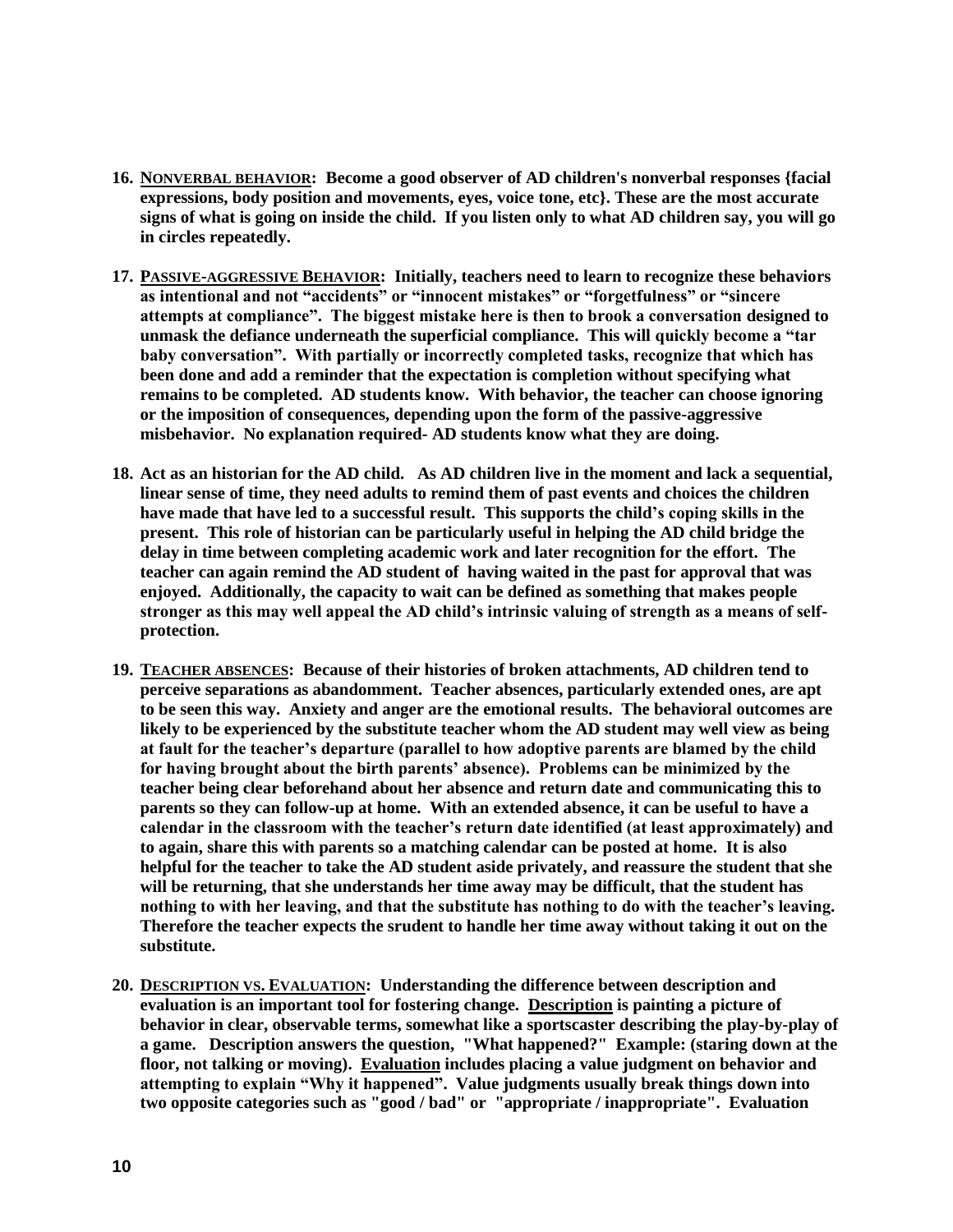**also includes drawing conclusions about behavior and its motivations. Examples of common conclusions are: "attention-getting behavior" or "manipulative behavior". Evaluation, whether it be a value judgment or a conclusion, tends to block change. Evaluations oversimplify. This greatly limits the possibilities of change. The behavior of children is too complex to be accurately captured by "either / or" categories. Conclusions, on the other hand, are too often accepted as true without having been carefully tested out. Change strategies, based on untested conclusions, not only may not help, but may make things worse. Description, on the other hand, creates opportunity for change. It clarifies things. It doesn't label. It reminds that behavior is dynamic, not static, and therefore change is always possible. It does not feed into a negative-based identity ("I am bad"). So it is helpful for teachers to be aware of how they think about, and communicate with, their students. If you catch yourself being evaluative, stop and shift into a descriptive mode.**

- **21. COMMUNICATION / QUESTIONS: Four questions to almost never ask AD children:**
	- **"Did you...?"**
	- **"Why did you...?"**

**"Do you remember...?"**

**"What did you say?"**

**AD children can compose eloquent answers that mean absolutely nothing. A question to an AD child is too often an invitation to trick an adult. It works much better to phrase statements as guesses and let them react to the guess. (Example: rather than "Did you break your pencil ?" try "I think you broke your pencil to get out of doing your work."). AD children's reactions to guesses will tell you much more than their answers to questions.**

- **22. COMMUNICATION / ONE-LINERS: AD children often invite teachers into murky conversations from which there is no useful oucome or reasonable escape once the subject has been engaged. This is particularly likely if the subject matter is something about which the teacher lacks any direct knowledge. To avoid such "Tar Baby" conversations, one-line responses can be a useful tool. Some suggestions are listed below.**
	- ➢ **"You can make an appointment with me to discuss that later."**
	- ➢ **"What do you think I think about that ?"**
	- ➢ **"That's an interesting way to do that."**
	- ➢ **"That's an interesting idea. How did you figure that out ?"**
	- ➢ **"I might have a hard time believing that if I said it myself."**
	- ➢ **"I'm glad I don't let myself get bored."**
	- ➢ **"I never would have thought of that. Hope it works out."**
	- ➢ **"Hope you get over that."**
	- ➢ **"Do you have a plan ?"**
	- ➢ **"If you don't understand why you have to, after yiu're finished, I'll be glad to explain."**
	- ➢ **"What do you think you will do ?"**
- **23. RESTITUTION: AD children generally have little or no understanding of the concept of restitution and this is a very important social skill for them. When an AD child has a negative impact on another (child or adult) at school that warrants more than an apology, having the child carry out an act of restitution can be effective and likely more useful than a prolonged conversation about the incident. Define what is to be the act of restitution and have the child**